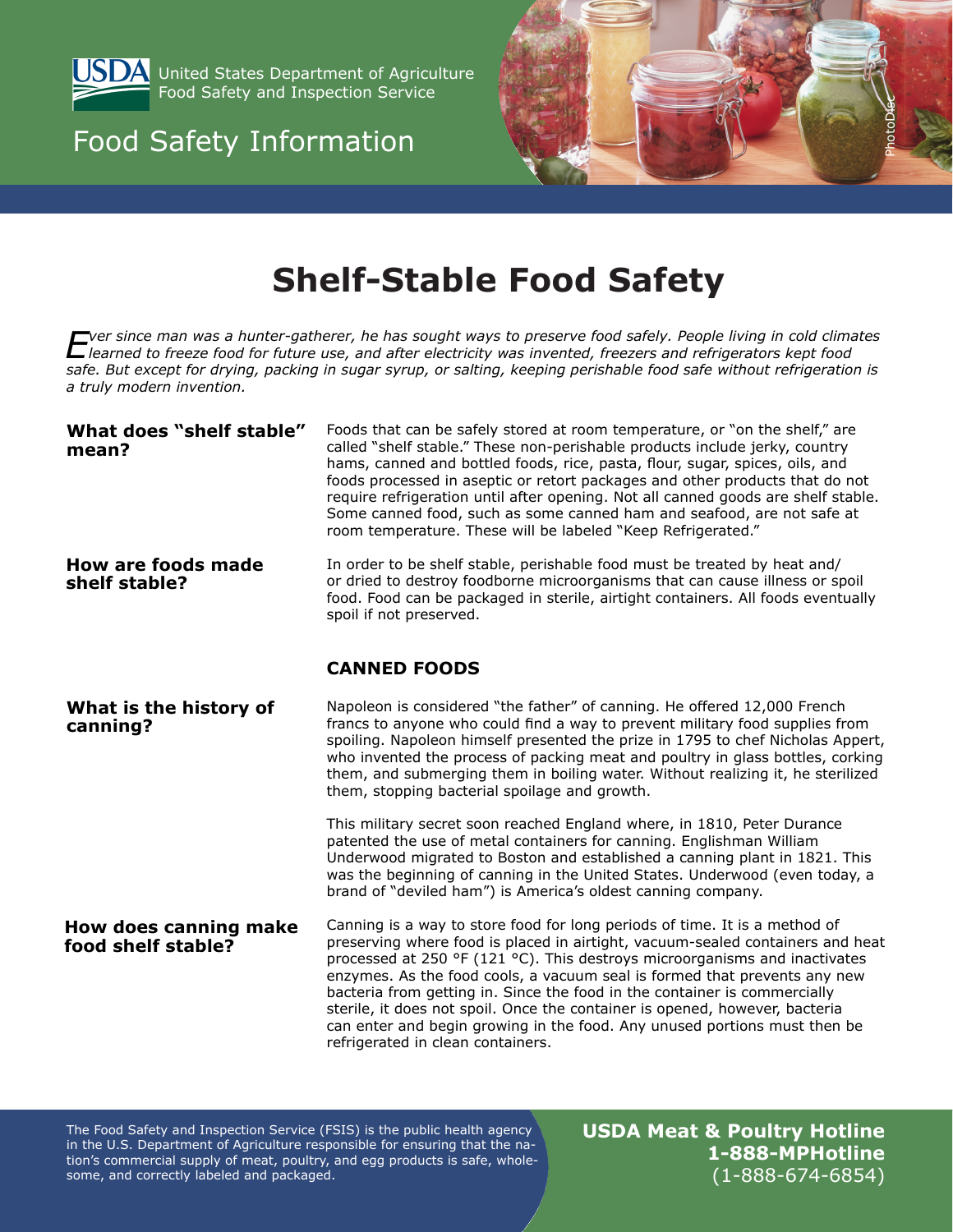| Do cans contain lead?                                                                      | The canned food industry in the United States stopped using lead-soldered cans<br>in 1991. In 1995, the Food and Drug Administration issued a final rule prohibiting<br>the use of lead solder in all food cans, including imported products. Metal cans,<br>which are made of sheet steel $-$ sometimes with a coating of tin $-$ are now<br>welded closed at the seams. The inside of the can may also have an enamel or<br>vinyl protective coating.                                                                                                                                                                                                                                                                                                                                                                               |
|--------------------------------------------------------------------------------------------|---------------------------------------------------------------------------------------------------------------------------------------------------------------------------------------------------------------------------------------------------------------------------------------------------------------------------------------------------------------------------------------------------------------------------------------------------------------------------------------------------------------------------------------------------------------------------------------------------------------------------------------------------------------------------------------------------------------------------------------------------------------------------------------------------------------------------------------|
| After opening canned<br>foods, is it safe to<br>refrigerate the unused<br>food in the can? | Yes. Unused portions of canned food may be refrigerated in the can, but to<br>preserve optimum quality and flavor, place the unused portion in a glass or plastic<br>storage container.                                                                                                                                                                                                                                                                                                                                                                                                                                                                                                                                                                                                                                               |
| <b>Will commercially</b><br>canned foods last<br>forever?                                  | Commercial canning is done under tightly controlled conditions - careful sani-<br>tation and the necessary time and temperature under pressure, but there are<br>still limits to how long it will preserve food. There are several factors that limit<br>the shelf life of canned foods. First, cans can rust over time. Shipping accidents,<br>where cans fall and dent or are crushed, also cause container problems.                                                                                                                                                                                                                                                                                                                                                                                                               |
|                                                                                            | Then there's can corrosion. In all foods, but especially in high-acid foods like<br>canned tomatoes, natural chemicals in the food continually react with the<br>container. Over several years, this can cause taste and texture changes, and<br>eventually lower the nutritional value of the food.                                                                                                                                                                                                                                                                                                                                                                                                                                                                                                                                  |
|                                                                                            | High temperatures (over 100 $\textdegree$ F) are harmful to canned goods too. The risk<br>of spoilage jumps sharply as storage temperatures rise. In fact, canned goods<br>designed for use in the tropics are specially manufactured.                                                                                                                                                                                                                                                                                                                                                                                                                                                                                                                                                                                                |
|                                                                                            | Store canned foods and other shelf stable products in a cool, dry place. Never put<br>them above or beside the stove, under the sink, in a damp garage or basement,<br>or any place exposed to high or low temperature extremes. Temperatures below<br>85 °F are best. Check your pantry every few weeks and use canned goods you<br>have had on hand for awhile. Don't purchase bulging, rusted, leaking, or deeply<br>dented cans.                                                                                                                                                                                                                                                                                                                                                                                                  |
| Are all canned hams<br>shelf stable?                                                       | Some canned hams are shelf stable and can be stored in the pantry up to 2 to 5<br>years at room temperature. These hams are generally not over 3 pounds in size.<br>They have been processed to kill all spoilage bacteria and pathogenic organisms<br>such as Clostridium botulinum, Salmonella, and Trichinella spiralis. The product<br>is free of microorganisms capable of growing at ordinary room temperatures.<br>However, unusually high temperature storage - above 122 °F (50 °C) - may<br>result in harmless thermophylic bacteria multiplying and swelling or souring the<br>product. If this happens, it should not be eaten.                                                                                                                                                                                           |
|                                                                                            | Canned hams purchased refrigerated and bearing the "Keep Refrigerated"<br>designation on the label are not safe to store at room temperature. This type<br>of ham has been processed at a time/temperature sufficient to kill Trichinella<br>spiralis. However, the normal cooking process for this product will not destroy<br>the spores of Clostridium botulinum and Clostridium perfringens, should they<br>be present on the raw hams before canning. These two bacterial pathogens can<br>grow if the perishable canned hams are not kept refrigerated. Consequently,<br>the consumption of these canned hams may result in foodborne illnesses. "Keep<br>Refrigerated" canned hams are also not free of spoilage bacteria that may<br>eventually grow. Such hams may be stored in the refrigerator for up to 6 to 9<br>months. |
| Is it safe to use rusted<br>canned foods?                                                  | Discard heavily rusted cans. Cans that are heavily rusted can have tiny holes in<br>them, allowing bacteria to enter. Surface rust that you can remove by rubbing<br>with your finger or a paper towel is not serious. You can keep these canned<br>foods. If you open the cans and there is any rust inside, do not eat the food. Rust<br>(oxidized iron) is not safe to eat.                                                                                                                                                                                                                                                                                                                                                                                                                                                        |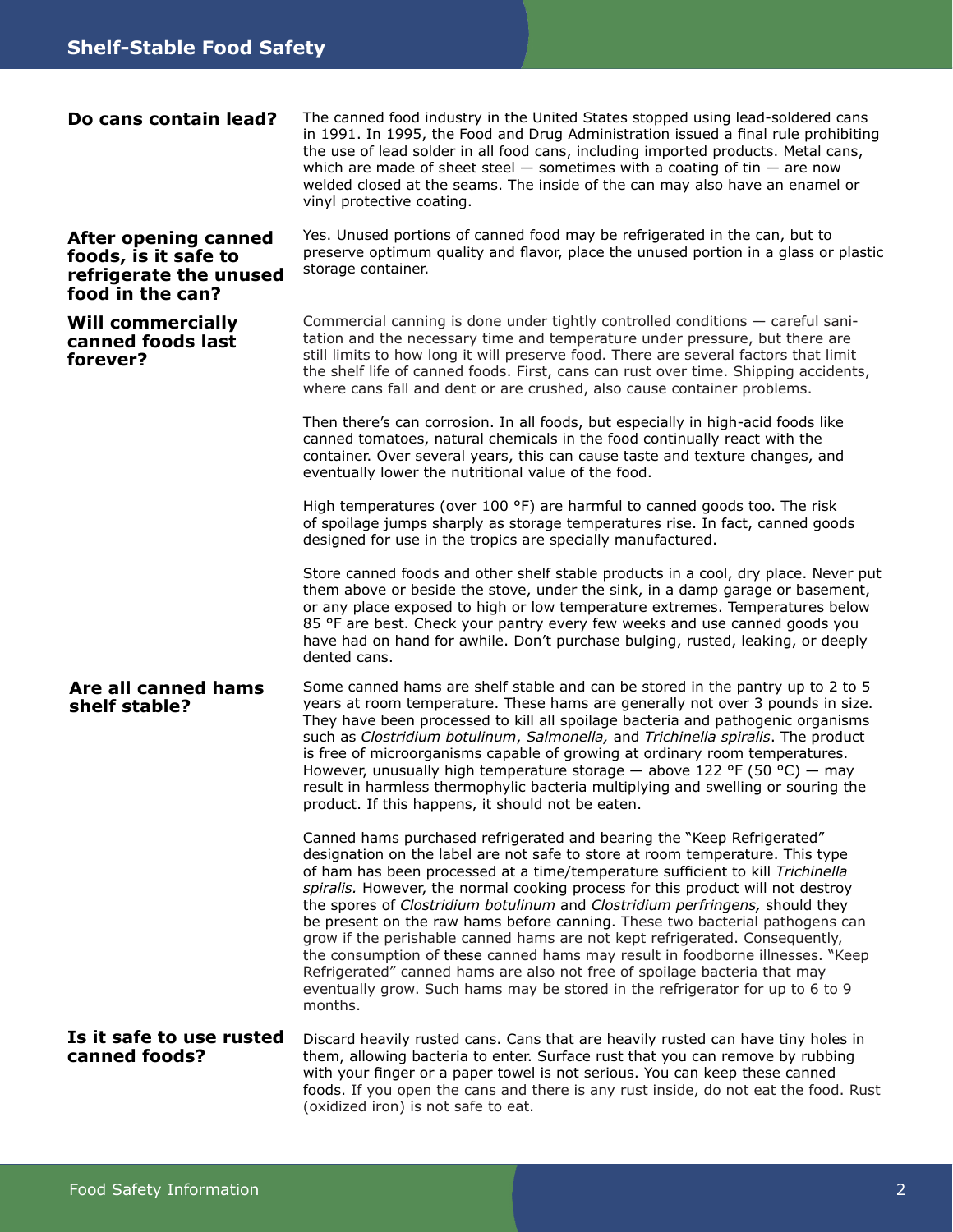#### **If a can hisses when opened, is the food safe to eat? Do crystals in canned goods mean the food is not safe? What is the danger of botulism in canned goods? Is it safe to use cans that freeze accidentally?** If a can containing food has a small dent, but is otherwise in good shape, the food should be safe to eat. Discard deeply dented cans. A deep dent is one that you can lay your finger into. Deep dents often have sharp points. A sharp dent on either the top or side seam can damage the seam and allow bacteria to enter the can. Discard any can with a deep dent on any seam. Cans of food that freeze accidentally, such as those left in a car or basement in sub-zero temperatures, can present health problems. Frozen cans can swell because the food inside expanded when frozen. However, cans could be swollen because of contamination with *Clostridium botulinum* or spoilagecausing organisms. Do not use any swollen cans; discard them. Also, discard frozen cans that are not swollen but have been allowed to thaw at 40 °F or higher. Cans that have thawed and refrozen are not safe. A frozen can that has not thawed can be safely defrosted in the refrigerator and used. If the canned food is still frozen, let the intact can thaw in the refrigerator before opening. If the product doesn't look and/or smell normal, throw it out. Do not taste it! If the product does look and/or smell normal, thoroughly cook the contents right away by boiling for 10 to 20 minutes. At altitudes below 1,000 feet, boil foods for 10 minutes. Add an additional minute of boiling time for each additional 1,000 feet elevation (for example, at 3,000 feet, boil for 12 minutes). Spinach and corn should be boiled for 20 minutes at all altitudes. This is due to the high density of these vegetables. Products can then be refrigerated or frozen for later use. Some cans make a hissing sound when opened because they are vacuumpacked and the noise is a result of air pressure. This is perfectly normal. However, if a can hisses loudly or the contents spurt forcefully out of the can when opened, it may be an indication that the food is unsafe. Do not taste or use such food. Place the can and its contents in a heavy garbage bag. Close and place the bag in a regular trash container or bury it in a nearby landfill. Canned seafood occasionally contains small fragments of a glass-like substance. According to the U.S. Food and Drug Administration (FDA), these crystals pose no danger to consumers. Known chemically as magnesium ammonium phosphate, commonly called "struvite," the crystals can form from certain natural constituents of the fish or shellfish after they are commercially canned. While extremely rare, a toxin or poison produced by the bacteria *Clostridium botulinum* (*C. botulinum*) is a very serious danger in canned goods. Botulism is a deadly food poisoning. The botulism bacteria — rod shaped under the microscope — grow best in anaerobic (absence of oxygen) conditions. Since the canning process forces air out of food, the *C. botulinum* bacteria may find incorrectly or minimally processed canned foods a good place to grow and produce the toxin. Low-acid vegetables such as green beans, corn, beets, and peas, which may have picked up *C. botulinum* spores from the soil, are at risk. The botulism spores are heat-resistant, can survive in foods that are incorrectly or minimally processed, and are difficult to destroy. While high cooking temperatures will kill the normal *C. botulinum* organism, it takes even higher temperatures to kill the spore. That's why the canning of low-acid foods is done with a pressure canner. If the spores are not killed in the canning process, they can become normal cells again and produce the deadly toxin. **Is it safe to use food from dented cans?**

If you eat *C. botulinum*-contaminated food, symptoms will develop in 12 to 48 hours. The poison attacks the nervous system, causing double vision, droopy eyelids, trouble swallowing and difficulty breathing. Without treatment,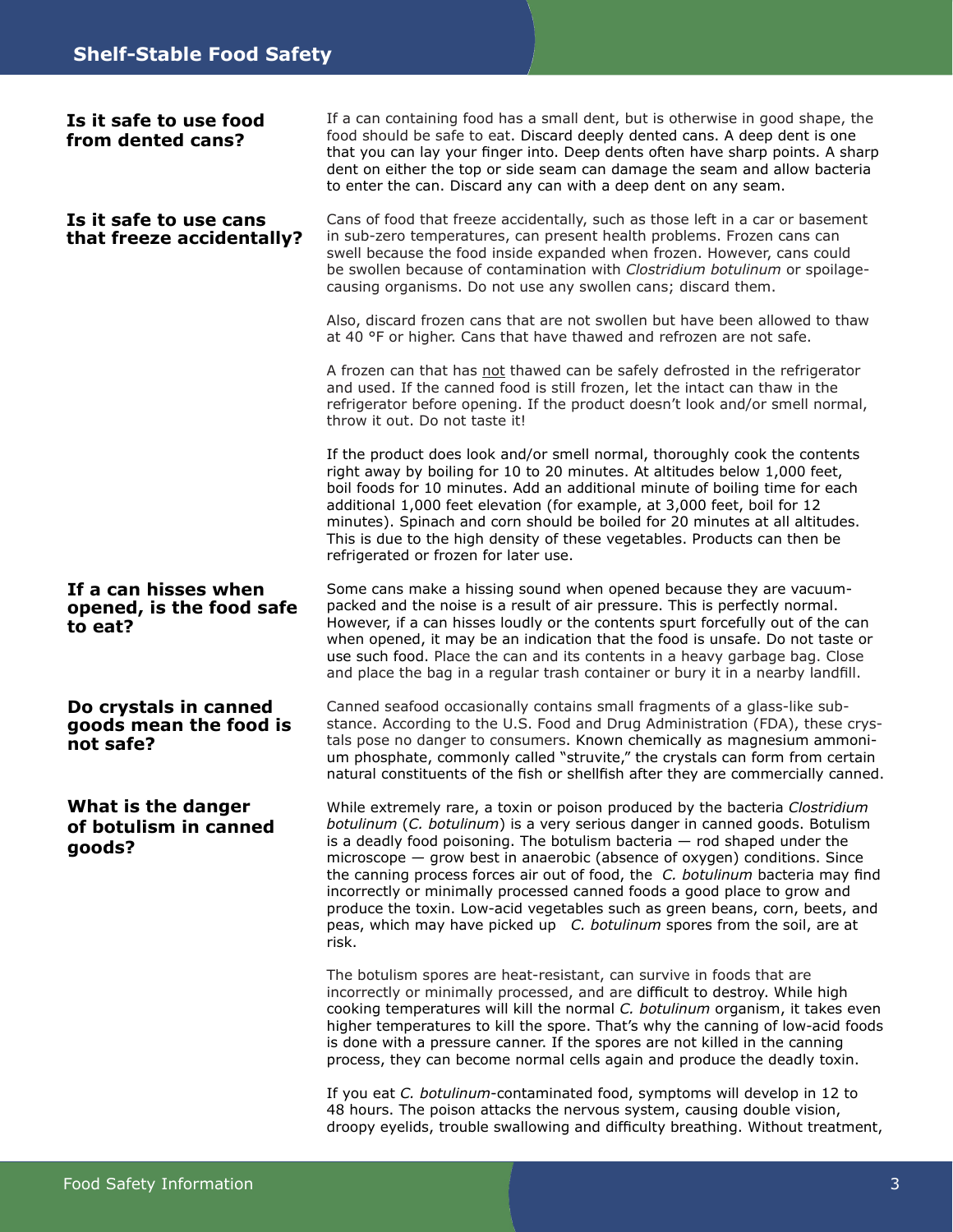a patient can die of suffocation — the nerves no longer stimulate breathing. There is an antitoxin, which has reduced the number of deaths from botulism, but patients may still suffer nerve damage, and recovery is often slow.

To avoid botulism, carefully examine any canned food that looks suspicious. The risk is greater if containers have been canned at home without following safe canning procedures. Never use food from containers showing possible botulism warnings — leaking, bulging, or badly dented cans; cracked jars or jars with loose or bulging lids; canned food with a foul odor; milky liquids surrounding the vegetables that should be clear; or any container that spurts liquid when you open it. Don't even taste the food!

Throw canned goods that are suspect away carefully. You don't want animals, children, or anyone else who might rummage through the trash to get ill. Double bag the cans in plastic bags that are tightly closed. Then place them in a trash receptacle (non-recyclable trash) outside of the home.

**What are precautions for home-canned foods? Is the dating of shelfstable foods required by federal law?**  The botulism risk is greater for home-canned foods that have not been processed using safe canning guidelines. If it is possible that any deviation from the USDA-endorsed methods occurred, to prevent the risk of botulism, low-acid and tomato foods should be boiled in a saucepan before consuming even if you detect no signs of spoilage. At altitudes below 1,000 feet, boil foods for 10 minutes. Add an additional minute of boiling time for each additional 1,000 feet of elevation. However, this is not intended to serve as a recommendation for consuming foods known to be significantly underprocessed according to current standards and recommended methods. It is not a guarantee that all possible defects and hazards with non-recommended methods can be overcome by this boiling process. The recommendation is to only can low-acid and tomato foods according to the procedures in the USDA Complete Guide to Home Canning, which can be found at [http://nchfp.uga.edu/publications/publications\\_usda.htm](http://nchfp.uga.edu/publications/publications_usda.html) Properly home-canned fruits have never needed the 10-minute boil. Except for infant formula, product dating—having a "use-by," "sell-by," or "best-if-used-by" date—is not required by Federal regulations. Dating is for

quality, not safety. However, if a calendar date is used, it must express both the month and day of the month (and the year, in the case of shelf-stable and frozen products). If a calendar date is shown, immediately adjacent to the date must be a phrase explaining the meaning of that date, such as "sell by" or "use before." While there is no uniform or universally accepted system used for food dating in the United States, dating of some foods is required by more than 20 states. A shelf-stable product can be safely used after the "sell-by" date. Products displaying a "use-by" date, although still safe, may not be of acceptable quality after the "use-by" date.

**What do the codes on cans mean?** Cans must exhibit a packing code to enable tracking of the product in interstate commerce. This enables manufacturers to rotate their stock as well as locate their products in the event of a recall. These codes, which appear as a series of letters and/or numbers, might refer to the date or time of manufacture. They aren't meant for the consumer to interpret as "use-by" dates. There is no book or Web site that tells how to translate the codes into dates; however, you can contact the manufacturer for further information. Cans may also display "open" or calendar dates. Usually these are "best-ifused-by" dates for peak quality.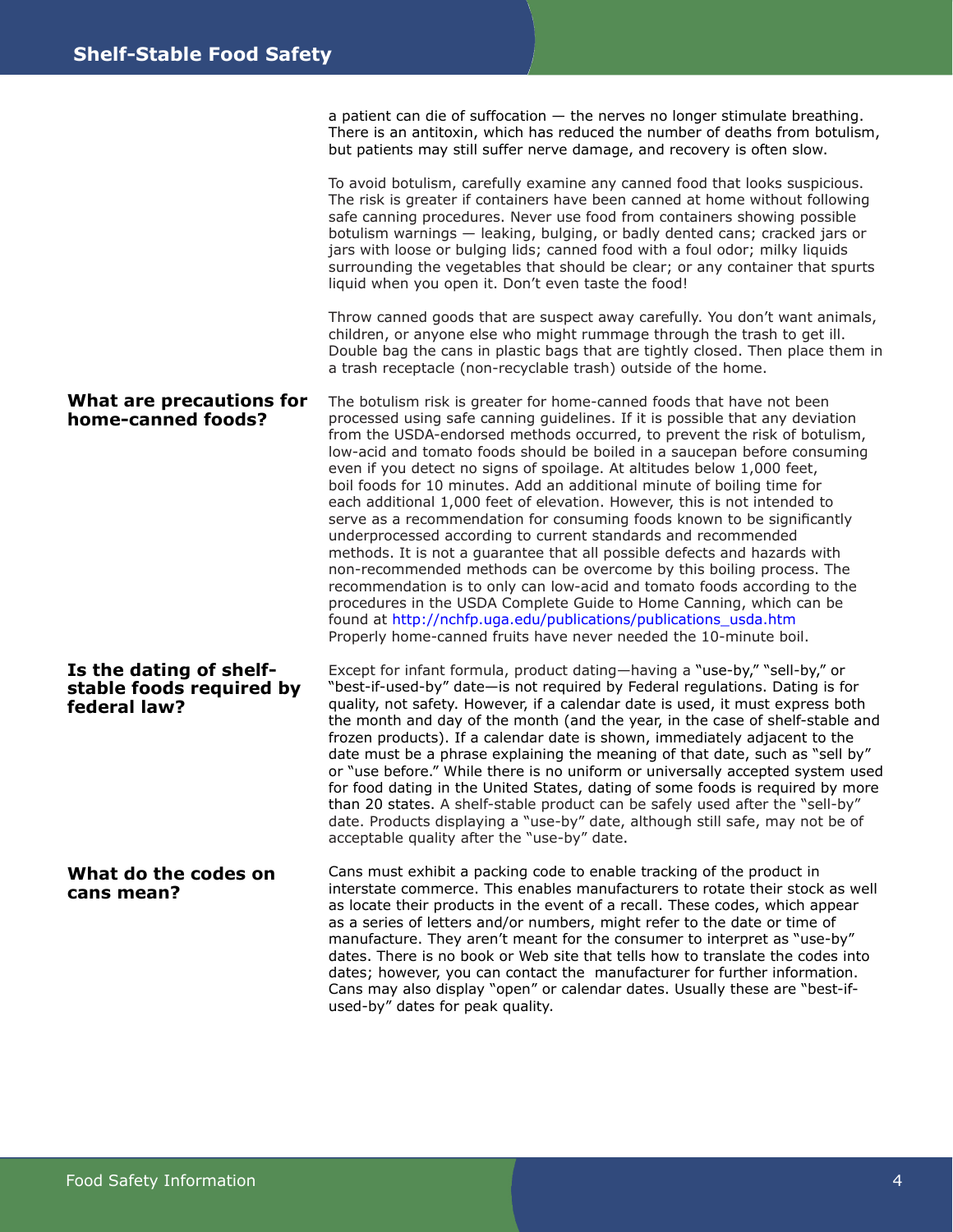#### **DRIED FOODS**

| <b>What are dried foods?</b>                                                | Drying is the world's oldest and most common method of food preservation.<br>Drying technology is both simple and readily available to most of the world's<br>culture. Examples of dried foods are jerky, powdered milk, dried beans and<br>peas, potatoes in a box, dried fruits and vegetables, pasta, and rice. Canning<br>technology is just over 200 years old, and freezing became practical only<br>during this century as electricity became increasingly available.                                      |
|-----------------------------------------------------------------------------|-------------------------------------------------------------------------------------------------------------------------------------------------------------------------------------------------------------------------------------------------------------------------------------------------------------------------------------------------------------------------------------------------------------------------------------------------------------------------------------------------------------------|
| What are the types of<br>food drying?                                       | Two types of natural drying occur in open air $-$ solar (sun) drying and<br>"adibatic" (shade) drying.                                                                                                                                                                                                                                                                                                                                                                                                            |
|                                                                             | Adibatic drying occurs without heat.                                                                                                                                                                                                                                                                                                                                                                                                                                                                              |
|                                                                             | Solar drying can be as simple as spreading a layer of fruit or vegetables in the<br>sun, and it can also take place in a special container that catches and captures<br>the sun's heat. These types of drying are used mainly for high-acid fruits<br>and vegetables, such as apricots, tomatoes, and grapes (to make raisins).<br>(Perishable, low-acid food such as meat and poultry may not be dried by these<br>methods. See below.)                                                                          |
|                                                                             | Drying from an artificial heat source is done by placing food in either a warm<br>oven or a food dehydrator. Follow the appliance's directions carefully to ensure<br>the food is dried safety.                                                                                                                                                                                                                                                                                                                   |
| Why is temperature<br>important when drying<br>meat and poultry jerky?      | There have been illnesses from Salmonella and E. coli 0157:H7 from<br>homemade jerky that raise questions about the safety of traditional drying<br>methods for making beef and venison jerky.                                                                                                                                                                                                                                                                                                                    |
|                                                                             | To make jerky safely at home, the USDA Meat and Poultry Hotline<br>recommends that consumers cook all meat to 160 °F and all poultry to 165 °F<br>before they begin the dehydrating process. This cooking step ensures that any<br>bacteria present will be destroyed. Most dehydrator instructions do not include<br>this step, and a dehydrator may not reach high enough temperatures to heat<br>meat and poultry to these safe temperatures.                                                                  |
|                                                                             | After heating meat to 160 °F and poultry to 165 °F, maintain a constant<br>dehydrator temperature of 130 to 140 °F during the drying process. This<br>is important because the process must be fast enough to dry food before it<br>becomes unsafe; and it must remove enough water so that microorganisms<br>are unable to multiply.                                                                                                                                                                             |
| Why is it a food safety<br>concern to dry meat<br>without cooking it first? | The danger in dehydrating meat and poultry without cooking it to a safe<br>temperature first is that the dehydrator will not heat meat to 160 °F or poultry<br>to $165$ °F -- temperatures at which bacteria are destroyed -- before the jerky<br>dries. Bacteria that are not destroyed by cooking can survive dehydrating and<br>cause foodborne illness.                                                                                                                                                       |
|                                                                             | In a dehydrator or low-temperature oven, most of the heat is absorbed by<br>evaporating moisture. Thus, the temperature of the meat does not begin to<br>rise until most of the moisture has evaporated. Therefore, when the dried<br>meat temperature finally begins to rise, the bacteria have become more<br>heat resistant and are more likely to survive. If these surviving bacteria are<br>pathogenic (types that cause foodborne diseases), anyone who consumes the<br>jerky can get a foodborne illness. |
| Is jerky safe stored at<br>room temperature?                                | Yes. Commercially produced jerky is monitored in federally inspected plants<br>by inspectors from the U.S. Department of Agriculture's Food Safety and<br>Inspection Service. Products made into jerky may be cured or uncured, dried,<br>smoked or unsmoked, and air or oven dried.                                                                                                                                                                                                                              |
|                                                                             | The process of making jerky at home can vary, so USDA recommends a<br>shorter shelf life for homemade jerky than for jerky made under Federal<br>inspection.                                                                                                                                                                                                                                                                                                                                                      |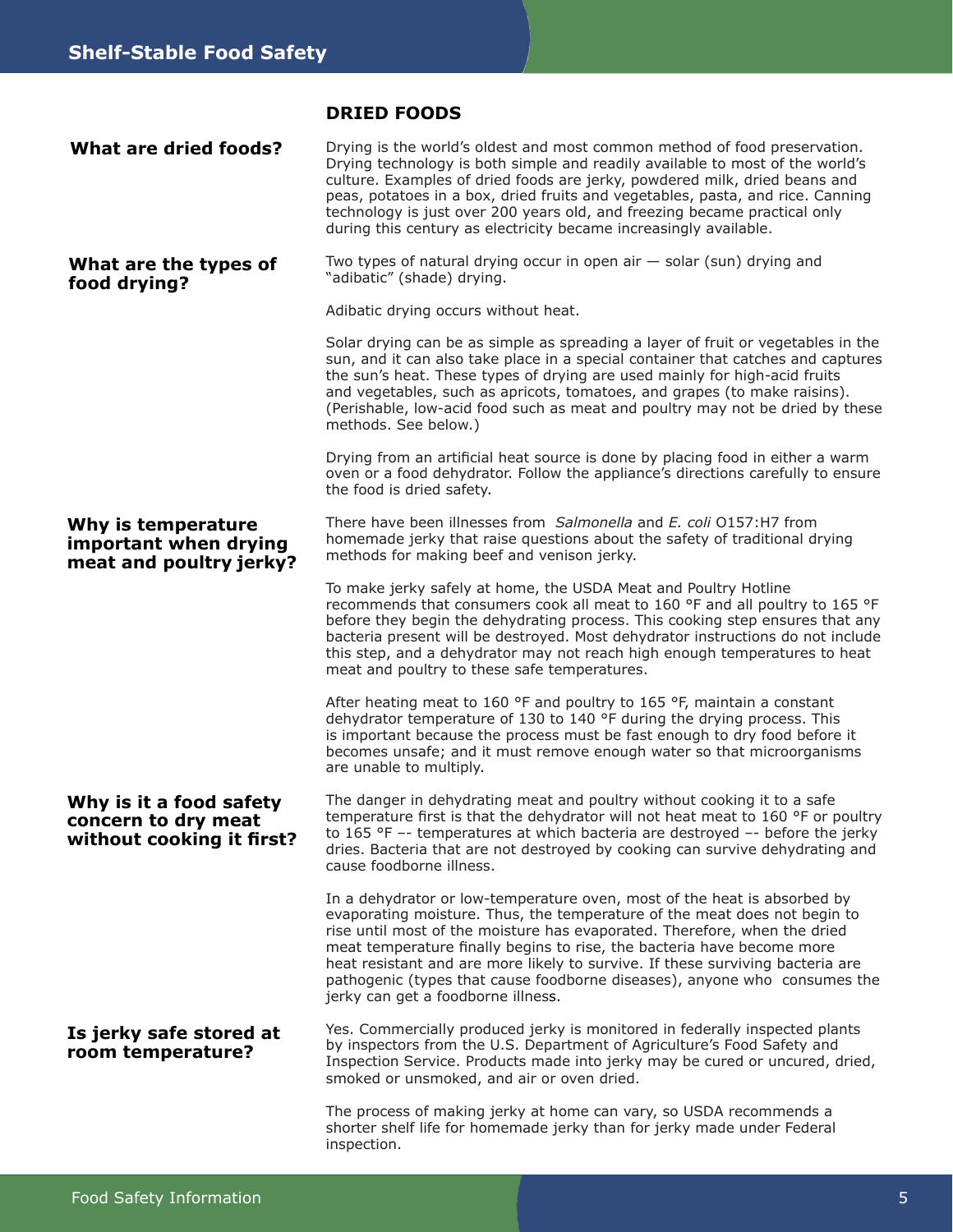| How is salt used to<br>make food shelf stable?       | Salt binds or removes water so that it does not enable the growth of microor-<br>ganisms. It is a food additive that has been used for thousands of years. Until<br>canning was invented, salt was a critical food preservation item. In Colonial<br>America, food preservation required 40 pounds of salt per person per year.<br>Even though we don't need that much salt today, salt is still used to preserve<br>or cure such foods as country hams, bacon, frankfurters, and corned beef.                                                                                                                                                                                                                                                                                                                       |
|------------------------------------------------------|----------------------------------------------------------------------------------------------------------------------------------------------------------------------------------------------------------------------------------------------------------------------------------------------------------------------------------------------------------------------------------------------------------------------------------------------------------------------------------------------------------------------------------------------------------------------------------------------------------------------------------------------------------------------------------------------------------------------------------------------------------------------------------------------------------------------|
| Are dry-cured hams<br>shelf stable?                  | Dry-cured hams are shelf stable. These uncooked hams are safe when stored<br>at room temperature because they contain so little water that bacteria can't<br>multiply in them.                                                                                                                                                                                                                                                                                                                                                                                                                                                                                                                                                                                                                                       |
|                                                      | In dry curing $-$ the process used to make country hams and prosciutto,<br>fresh meat is rubbed with a dry-cure mixture of salt and other ingredients.<br>Dry curing produces a salty product. Since dry curing draws out moisture,<br>it reduces ham weight by at least 18% (usually 20 to 25%). This results in<br>a more concentrated ham flavor. Dry-cured hams may be aged from a few<br>weeks to more than a year. Six months is the traditional process, but may<br>be shortened according to the aging temperature. Country hams may not be<br>injected with curing solutions or placed in curing solutions, but they may be<br>smoked. In 1992, FSIS approved a Trichina-treatment method that permits<br>substituting up to half of the sodium chloride with potassium chloride to lower<br>sodium levels. |
| Are any sausages shelf<br>stable?                    | Some dry sausages are shelf stable. Dry sausages include: Soppersata (a<br>name of a salami); Salami; air-dried Pepperoni; Cerevelat; Lola, Lolita, and<br>Lyons sausage (mildly seasoned pork with garlic); and Genoa salami (an<br>Italian sausage usually made from pork, but might contain a small amount<br>of beef and be moistened with wine or grape juice and seasoned with garlic).<br>Dry sausages require more production time than other types of sausage and<br>result in a concentrated form of meat. If the product is shelf stable and ready-<br>to-eat, the product is not required to have a safe handling statement, cooking<br>directions, or a "Keep Refrigerated" statement. For more information about<br>sausages, see the document "Sausages and Food Safety" at www.fsis.usda.<br>gov.    |
| Are any egg products<br>shelf stable?                | Pasteurized, dried egg products can be shelf stable, with or without added<br>ingredients. Most are distributed in bulk quantities and are used by food<br>manufacturers (noodle makers, bakers, etc.) or by institutional food service<br>(hotels, hospitals, nursing homes, etc.).                                                                                                                                                                                                                                                                                                                                                                                                                                                                                                                                 |
|                                                      | USDA Dried Egg Mix - a dried blend of whole eggs, nonfat dry milk, soybean<br>oil, and a small amount of salt $-$ is distributed to schools and to needy<br>families. This is a government commodity not usually available commercially.<br>To reconstitute, blend 1/4 cup of the mix with 1/4 cup water to make one<br>"egg." The reconstituted mix requires cooking. Pasteurized, dried egg whites<br>are also available in stores that sell cake baking and decorating supplies. They<br>do not require cooking.                                                                                                                                                                                                                                                                                                  |
| <b>Does freeze-drying</b><br>make food shelf stable? | Yes, freeze-dried foods are shelf stable. Freeze-drying is a commercial process<br>that can be used to preserve such food as dried soup mixes, instant coffee,<br>fruits, and vegetables. To freeze dry, frozen food is placed in a special vacuum<br>cabinet. There, ice changes from a solid state directly to a vapor state without<br>first becoming a liquid. This process, whereby water escapes from the food, is<br>called "sublimation." To use freeze-dried foods, they must be rehydrated with<br>water. They retain their original flavor, texture, and nutrients, but must be<br>packaged in moisture-proof, hermetically sealed containers.                                                                                                                                                            |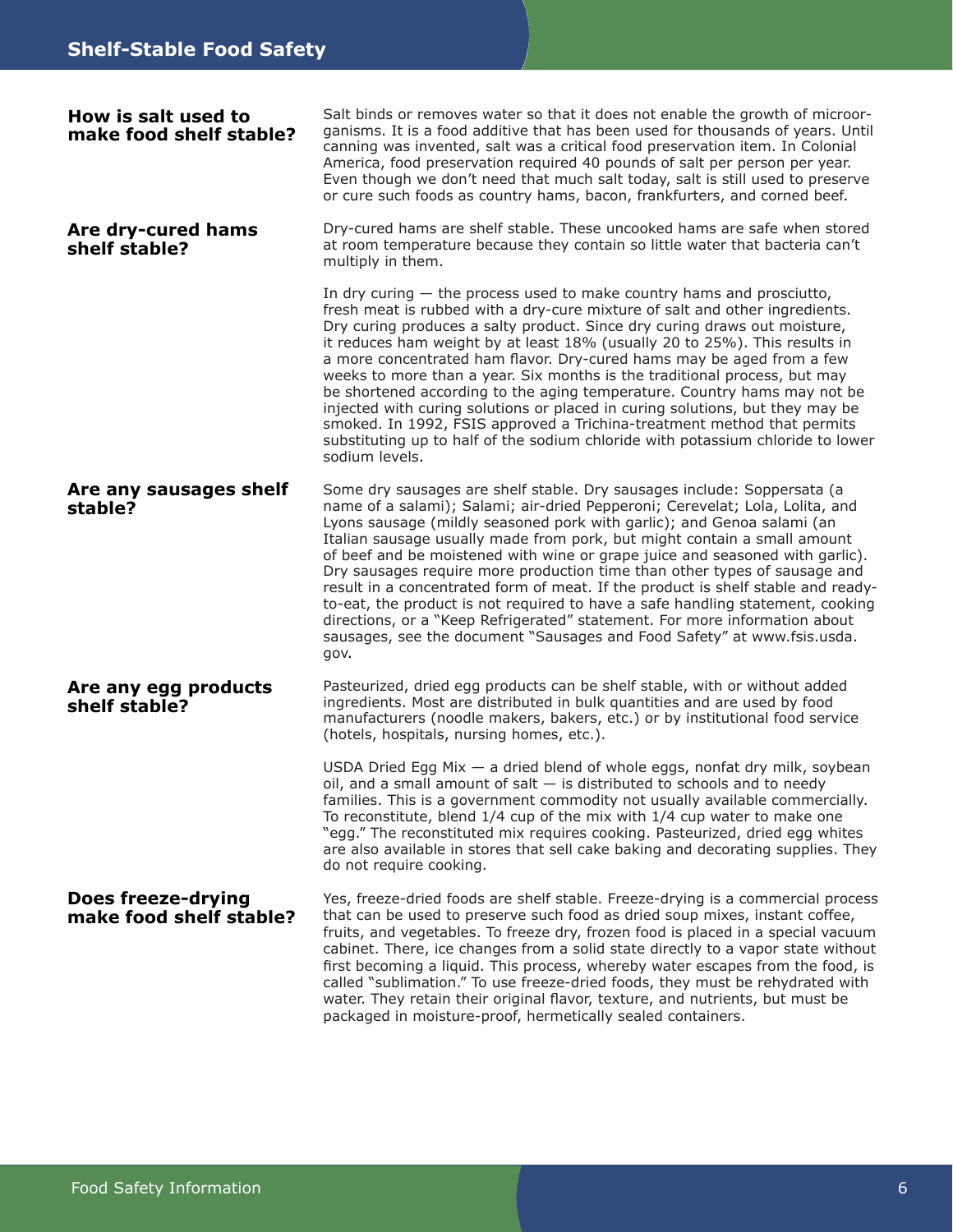#### **FLEXIBLE PACKAGING**

| What is a retort pouch?                                  | A retort pouch is commonly defined as a flexible pouch for low-acid foods that<br>are thermally processed in a pressure vessel, often called a "retort." The pouch<br>is made of layered polyester, aluminum foil, and polypropylene. Commercial<br>sterilization occurs at temperatures greater than 212 °F, typically 240 to 250 °F.<br>The retort packaging is shelf stable at room temperature.                                                                                                                                                                                                                                                                                                                    |
|----------------------------------------------------------|------------------------------------------------------------------------------------------------------------------------------------------------------------------------------------------------------------------------------------------------------------------------------------------------------------------------------------------------------------------------------------------------------------------------------------------------------------------------------------------------------------------------------------------------------------------------------------------------------------------------------------------------------------------------------------------------------------------------|
| What is the history of<br>retort pouches?                | The history of retort pouches goes back to the 1960s when the military used<br>them to replace C-Rations. They are lightweight and take up less space<br>than canned goods. The development of the retort process had to overcome<br>such problems as heat penetration, temperature distribution (some areas of<br>the product cooking faster than others, resulting in hot or cold spots within<br>the pouches), and residual air inside the package. Retort pouches are now<br>available in clear or foil materials and are in several shapes. Special retort<br>pouch features include hanger holes, pour spouts, handles, and tear notches.                                                                        |
| What are the<br>advantages of the retort<br>pouch?       | The retort pouch has several advantages. It weighs less than a metal can. It is<br>flexible, meaning that it can handle a lot of abuse when taken away from home<br>or on military maneuvers. Because it is flat, it takes up little space, making it<br>easier to carry in a backpack or pocket. The flat shape also gives the pouch an<br>advantage during processing. In the plant, the pouch is filled with food, sealed<br>and then retorted at temperatures of 240 to 250 °F to commercially sterilize<br>the contents. Because a pouch is flat, it takes much less time than a metal can<br>does to heat the contents to the point of commercial sterilization. That can<br>result in a better tasting product. |
| <b>What is an MRE?</b>                                   | MRE stands for "Meal, Ready-to-Eat." MRE's were originally designed for the<br>U.S. government and have been used since the 1970's in the U.S. space pro-<br>gram, U.S. military, and USDA's Forest Service. The MRE package is officially<br>known as a tri-laminate retort pouch. It contains normal food that is ready to<br>heat and consume, such as chili or beef stew.                                                                                                                                                                                                                                                                                                                                          |
| Is an MRE shelf stable?                                  | Yes. MRE's are shelf stable because they have been commercially sterilized by<br>heat in a sealed container to destroy bacteria that can make it unsafe or spoil<br>the food. Like food in metal cans, MRE's can be kept for a long time, but not<br>indefinitely. The shelf life is highly related to the storage temperature. For ex-<br>ample, if stored at 120 °F (a temperature that could be encountered on desert<br>battlefields), the MRE should be used within a month. Stored at 60 ºF, an MRE<br>can last 7 years or more.                                                                                                                                                                                 |
| <b>What foods are</b><br>packaged in retort<br>packages? | Nearly any type of food that is contained in cans may be processed in retort<br>packaging. Examples of food packaged in retort packages are chili, ham,<br>chicken breasts, and tuna fish. These are available on grocery store shelves.                                                                                                                                                                                                                                                                                                                                                                                                                                                                               |
| What is aseptic<br>packaging?                            | Aseptic packaging is the process by which microorganisms are prevented from<br>entering a package during and after packaging. During aseptic processing, a<br>sterilized package is filled with a commercially sterile food product and sealed<br>within the confines of a hygienic environment.                                                                                                                                                                                                                                                                                                                                                                                                                       |
| Are aseptic packages<br>safe?                            | Yes. There are no health concerns associated with aseptic packaging. The<br>inside layer of an aseptic package, which touches the product, is polyethylene<br>(plastic). There is no leaching of aluminum or aluminum components through<br>the polyethylene layer. The polyethylene used in the aseptic package, low-<br>density polyethylene (LDPE), is an FDA-approved food-contact surface mate-<br>rial. It is the only material in the package that comes in contact with the food<br>product. In addition, industry tests have shown that no polyethylene leaches<br>into the food product.                                                                                                                     |
| What is the history of<br>aseptic packaging?             | Aseptic packaging is a beverage system first developed in Europe in<br>cooperation with the World Health Organization to provide beverages such as<br>milk and water to people involved in disasters. It was introduced to the United<br>States in the early 1980's.                                                                                                                                                                                                                                                                                                                                                                                                                                                   |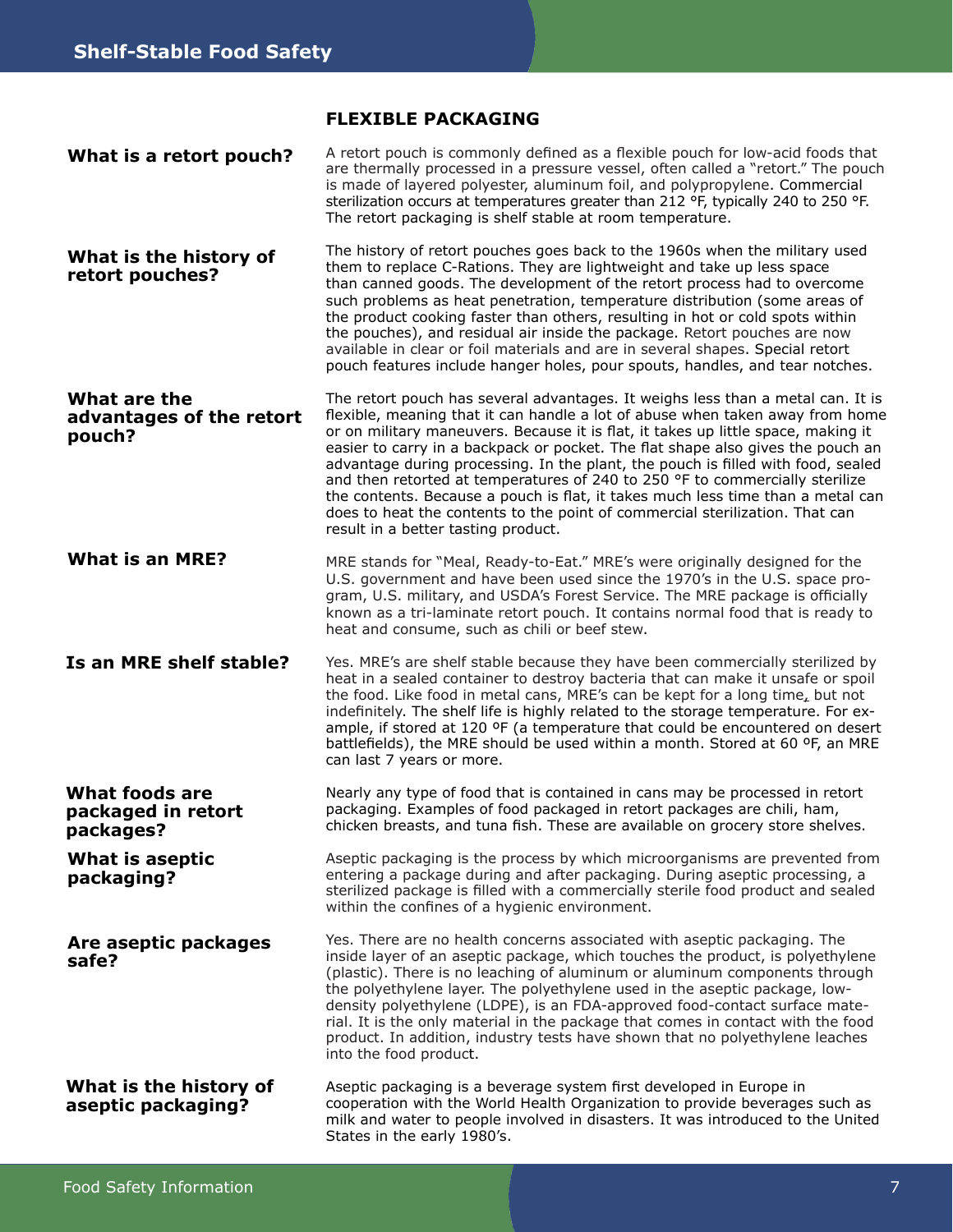| What's the difference<br>between retort and<br>aseptic packaging? | In retort packaging, food is filled into a pouch or metal can, sealed, and then<br>heated to extremely high temperatures, rendering the product commercially<br>sterile. In aseptic packaging, the food or beverage is sterilized by quick<br>exposure to ultra-high heat, rapidly cooled to an ambient temperature,<br>and filled into sterilized containers that are then sealed in a commercially<br>sterile environment. However, the assembled aseptic package is not further<br>processed like retort products.                                                                                                                                              |
|-------------------------------------------------------------------|--------------------------------------------------------------------------------------------------------------------------------------------------------------------------------------------------------------------------------------------------------------------------------------------------------------------------------------------------------------------------------------------------------------------------------------------------------------------------------------------------------------------------------------------------------------------------------------------------------------------------------------------------------------------|
| What type of package<br>is used for aseptic<br>processing?        | An aseptic package, sometimes called a "drink box," is a laminate of three<br>materials: high-quality paperboard, polyethylene, and aluminum. Paper<br>(70%) provides stiffness, strength and the efficient brick shape to the<br>package. Polyethylene (24%) on the innermost layer forms the seals that<br>make the package liquid-tight. A protective coating on the exterior keeps the<br>package dry. Aluminum (6%) is the silver material on the inside of the aseptic<br>package. This ultra-thin layer of foil forms a barrier against light and oxygen,<br>eliminating the need for refrigeration and preventing spoilage without using<br>preservatives. |
| What foods are<br>packaged in aseptic<br>packages?                | Aseptically packaged products include milk, juices, tomatoes, soups, broths,<br>tofu, soy beverages, wines, liquid eggs, whipping cream, and teas.                                                                                                                                                                                                                                                                                                                                                                                                                                                                                                                 |
| Can I microwave aseptic<br>packages?                              | No. Because aseptic cartons contain a micro-thin layer of aluminum foil, the<br>package cannot be used in a microwave. Check with the manufacturer of the<br>product for specific information.                                                                                                                                                                                                                                                                                                                                                                                                                                                                     |
| Is Sous Vide packaging<br>shelf stable?                           | No, it requires refrigeration. Sous Vide is a French phrase meaning "under<br>vacuum." Most Sous Vide food is used in foodservice establishments such as<br>restaurants, but some is becoming available to consumers. With this method,<br>fresh, raw ingredients or partially cooked ingredients are vacuum-sealed in a<br>plastic pouch. The pouch is heat processed, quickly chilled, and transported<br>under refrigeration. Sous vide products must be kept refrigerated, but can be                                                                                                                                                                          |

stored for 3 to 4 weeks. To serve, you simply heat the bag in boiling water.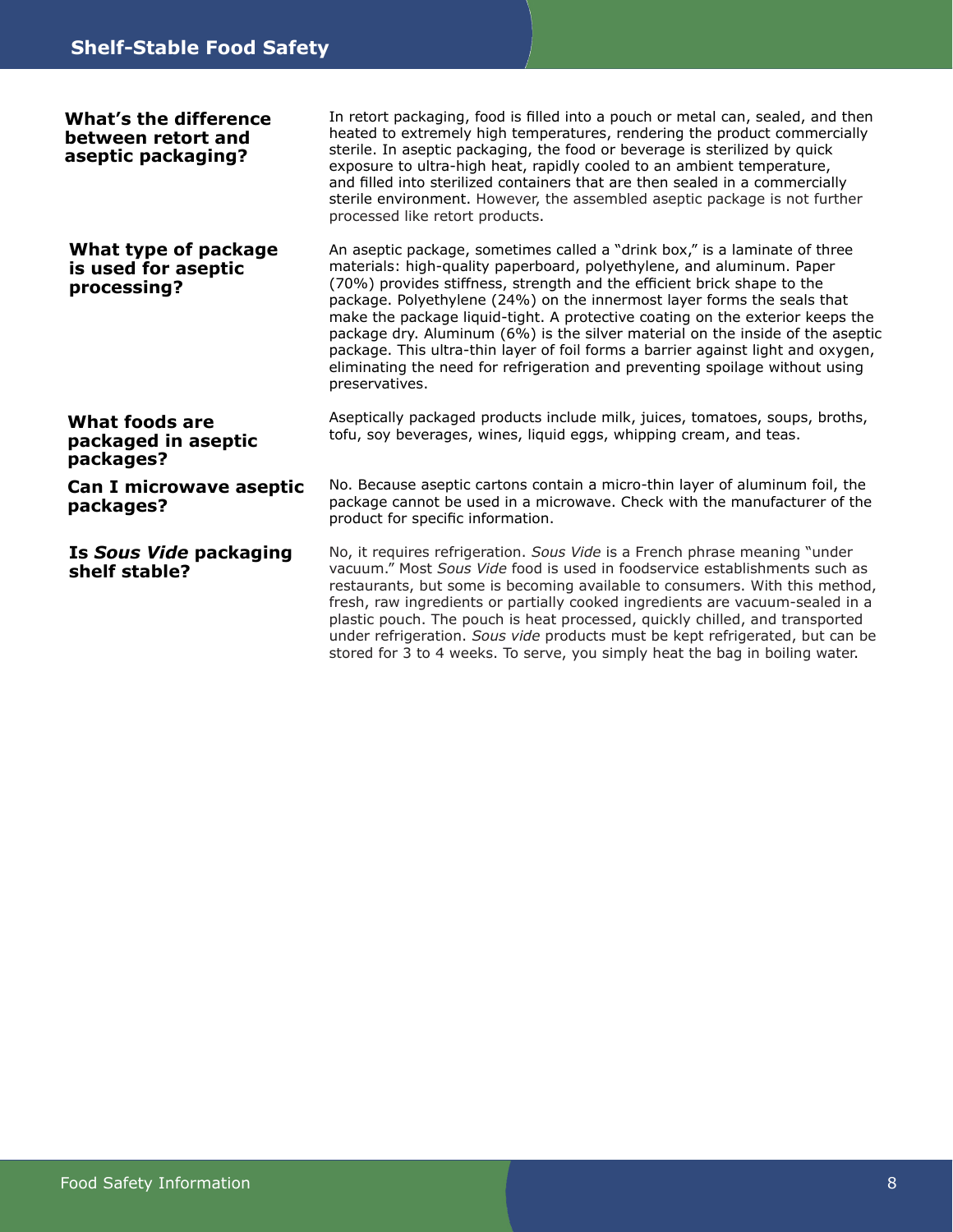### **SHELF-STABLE FOOD STORAGE CHART**

| <b>FOOD</b>                                                                                                                                                                                                                                                                                                                                        | <b>STORAGE ON SHELF</b>                                                                                                                                                            | <b>STORAGE AFTER</b><br><b>OPENING</b>                                                                                                      |
|----------------------------------------------------------------------------------------------------------------------------------------------------------------------------------------------------------------------------------------------------------------------------------------------------------------------------------------------------|------------------------------------------------------------------------------------------------------------------------------------------------------------------------------------|---------------------------------------------------------------------------------------------------------------------------------------------|
| Canned ham (shelf-stable)                                                                                                                                                                                                                                                                                                                          | 2 to 5 years                                                                                                                                                                       | 3 to 4 days in the refrigerator                                                                                                             |
| Low-acid canned goods. Examples:<br>canned meat and poultry, stews, soups<br>(except tomato), spaghetti (noodle and<br>pasta) products, potatoes, corn, carrots,<br>spinach, beans, beets, peas, pumpkin.                                                                                                                                          | 2 to 5 years                                                                                                                                                                       | 3 to 4 days in the refrigerator                                                                                                             |
| High-acid canned goods. Examples:<br>juices (tomato, orange, lemon, lime<br>and grapefruit); tomatoes; grapefruit,<br>pineapple, apples and apple products,<br>mixed fruit, peaches, pears, plums, all<br>berries, pickles, sauerkraut and foods<br>treated with vinegar-based sauces or<br>dressings like German potato salad and<br>sauerbraten. | 12 to 18 months                                                                                                                                                                    | 5 to 7 days in the refrigerator                                                                                                             |
| Home canned foods                                                                                                                                                                                                                                                                                                                                  | 12 months. Before using,<br>boil 10 minutes for high-acid<br>foods; 20 minutes for low-acid<br>foods                                                                               | 3 to 4 days in the refrigerator                                                                                                             |
| Jerky, commercially packaged                                                                                                                                                                                                                                                                                                                       | 12 months                                                                                                                                                                          | N/A                                                                                                                                         |
| Jerky, home-dried                                                                                                                                                                                                                                                                                                                                  | 1 to 2 months                                                                                                                                                                      | N/A                                                                                                                                         |
| Hard/dry sausage                                                                                                                                                                                                                                                                                                                                   | 6 weeks in pantry                                                                                                                                                                  | 3 weeks refrigerated, or until<br>it no longer smells or tastes<br>good.                                                                    |
| USDA Dried Egg Mix                                                                                                                                                                                                                                                                                                                                 | Store below 50 °F, preferably<br>refrigerated, for 12 to 15<br>months                                                                                                              | Refrigerate after opening.<br>Use within 7 to 10 days.<br>Use reconstituted egg mix<br>immediately or refrigerate<br>and use within 1 hour. |
| Dried egg whites                                                                                                                                                                                                                                                                                                                                   | Unopened dried egg products<br>and egg white solids can be<br>stored at room temperature as<br>long as they are kept cool and<br>dry. After opening, store in the<br>refrigerator. | Refrigeration is not required<br>unless reconstituted.                                                                                      |